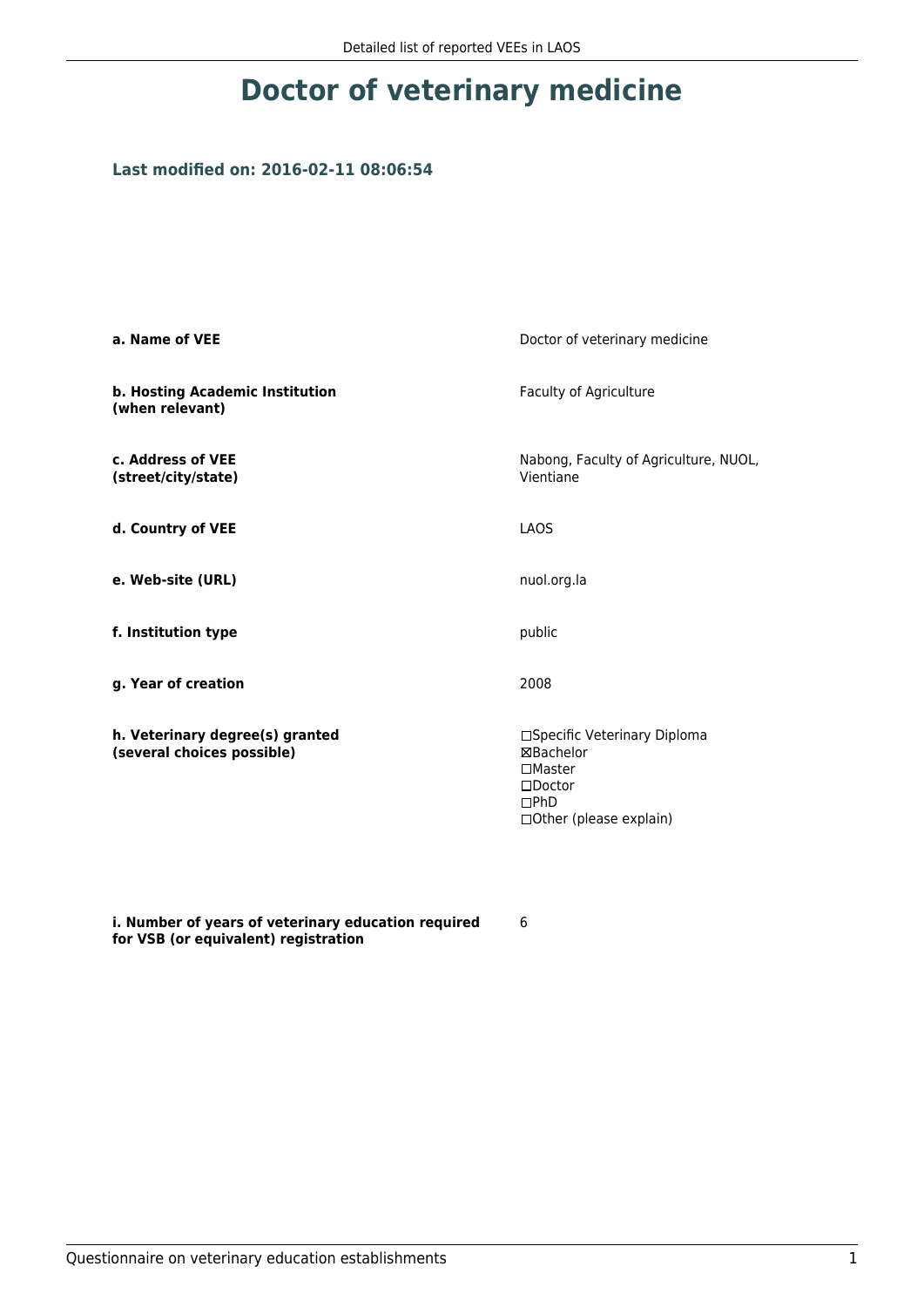## **j. Average number of veterinary students per class within the establishment**

|                                                                                                   | 1st Year                                                                                                                                                              | $0 - 50$                                  |
|---------------------------------------------------------------------------------------------------|-----------------------------------------------------------------------------------------------------------------------------------------------------------------------|-------------------------------------------|
|                                                                                                   | 2d Year                                                                                                                                                               | 51-100                                    |
|                                                                                                   | 3d Year                                                                                                                                                               | $0 - 50$                                  |
|                                                                                                   | 4th Year                                                                                                                                                              | $0 - 50$                                  |
|                                                                                                   | 5th Year                                                                                                                                                              | $0 - 50$                                  |
|                                                                                                   | 6th Year                                                                                                                                                              | $0 - 50$                                  |
|                                                                                                   | 7th Year                                                                                                                                                              |                                           |
| k. Average number of veterinary graduates per year<br>from the establishment                      | $0 - 50$                                                                                                                                                              |                                           |
| I. Minimum education required for admission to the<br>establishment<br>(several choices possible) | ⊠High School University Entrance<br>Qualification<br>□Pre-Veterinary Science Diploma<br>□Pre-Veterinary Science Degree<br>□Other specific VEE entrance qualifications |                                           |
| m. Is there a selection procedure at<br>(several choices possible)                                | ⊠National level<br>$\Box$ State level<br>□Establishment level                                                                                                         |                                           |
| n. National accreditation/certification/approval                                                  | Yes                                                                                                                                                                   |                                           |
|                                                                                                   | <b>Accrediting agency:</b>                                                                                                                                            |                                           |
|                                                                                                   | <b>Name of the Agency</b>                                                                                                                                             | Ministry of<br>Education and<br>Sport     |
|                                                                                                   | <b>Address of the</b><br><b>Agency</b>                                                                                                                                | Lanexang<br>Avenue,<br>Vientiane,<br>Laos |
|                                                                                                   | Country of the<br><b>Agency</b>                                                                                                                                       | Laos                                      |
|                                                                                                   | Date granted (yyyy-<br>mm-dd)                                                                                                                                         | 2008-07-25                                |
|                                                                                                   | <b>Period of validity</b><br>(years)                                                                                                                                  | 7                                         |
|                                                                                                   |                                                                                                                                                                       |                                           |

**o. Regional accreditation/certification/approval** No